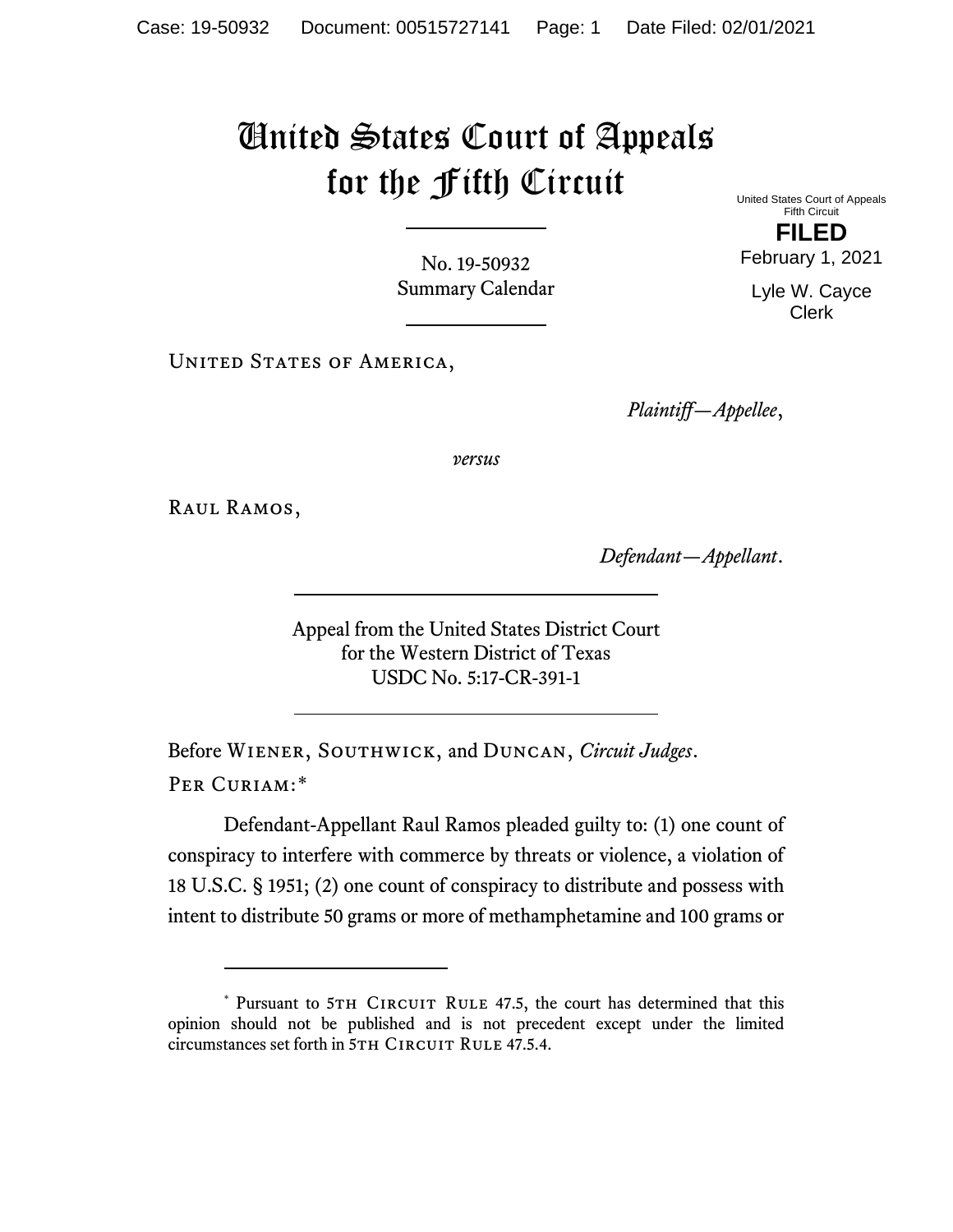more of heroin, a violation of 21 U.S.C. § 841(b)(1)(B) and 21 U.S.C. § 846; and (3) one count of possession of a firearm by a convicted felon, a violation of 18 U.S.C. § 922(g)(1) and 18 U.S.C. § 924(a)(2). Ramos was a leader and member of the Texas Mexican Mafia (TMM) and was involved in the group's conspiracy to commit drug trafficking activities in defined territories. The TMM mandated that nonmembers who distributed narcotics pay a tax, known as "the dime," on the proceeds of their drug transactions. Ramos denied collecting the dime but acknowledged that it was occurring. The district court sentenced Ramos to concurrent terms of 240 months of imprisonment on the § 1951 conviction, life imprisonment on the § 846 conviction, and 120 months of imprisonment on the  $\S 922(g)(1)$  conviction.

Ramos contends that there was an insufficient factual basis to support each of his guilty plea convictions. Because he did not raise this challenge in the district court, we will review Ramos's claims for plain error. *See United States v. Marek*, 238 F.3d 310, 315 (5th Cir. 2001) (en banc). To succeed on plain error review, Ramos must establish that there was (1) an error (2) that was clear or obvious and (3) that affected his substantial rights. *United States v. Delgado*, 672 F.3d 320, 329 (5th Cir. 2012) (en banc). For an error to affect Ramos's substantial rights, he must show that there is a "reasonable probability that, but for the error, he would not have entered the plea." *United States v. Dominguez Benitez*, 542 U.S. 74, 83 (2004). If Ramos makes this showing, we then have discretion to remedy the error, which we should exercise only if the error "seriously affects the fairness, integrity or public reputation of judicial proceedings." *Delgado*, 672 F.3d at 329 (internal quotation marks, brackets, and citation omitted).

A district court may not enter a judgment of conviction based on a guilty plea unless there is a factual basis for the plea. FED. R. CRIM. P. 11(b)(3). To determine whether the factual basis supports a guilty plea, "[t]he district court must compare (1) the conduct to which the defendant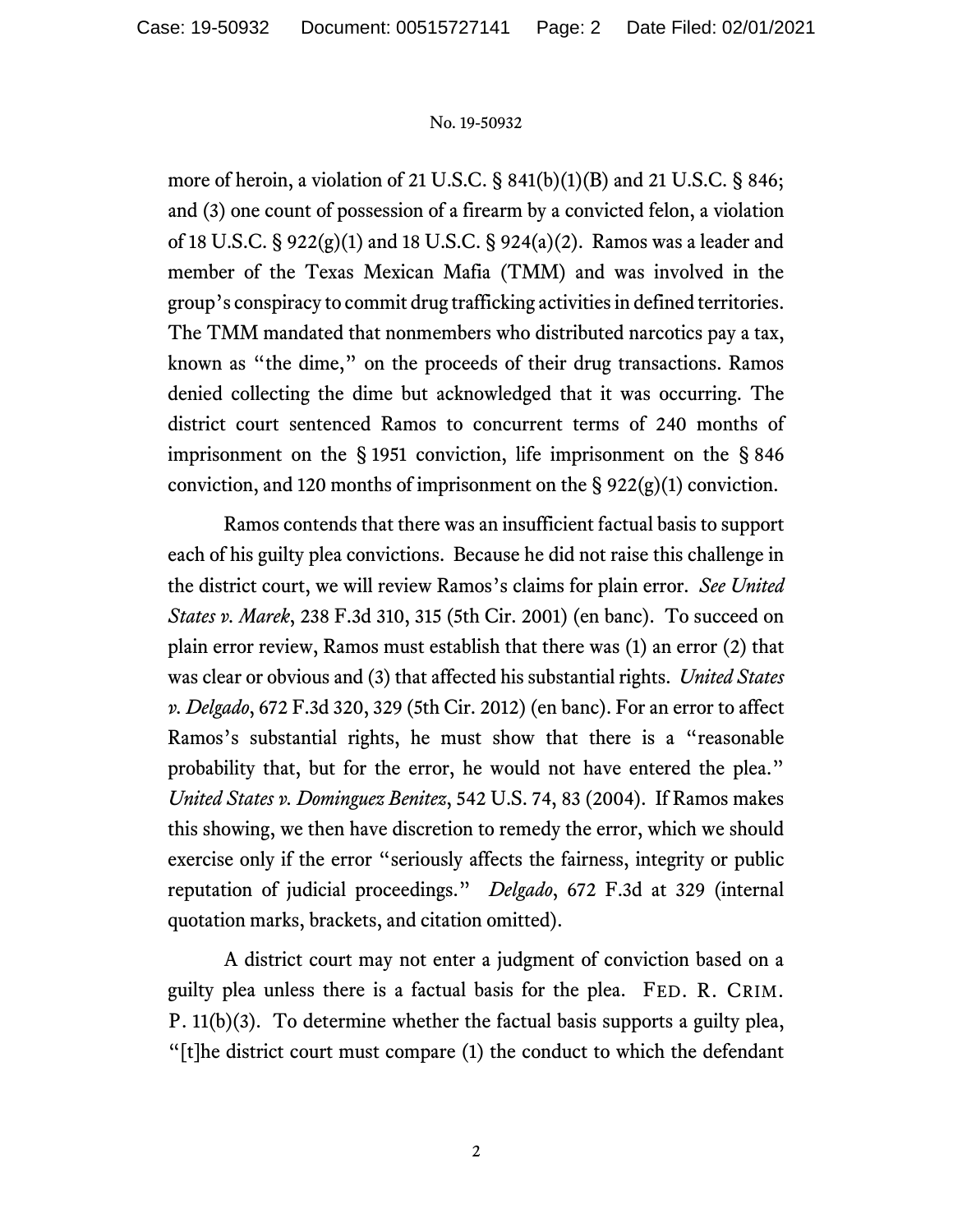admits with (2) the elements of the offense charged in the indictment or information." *United States v. Hildenbrand*, 527 F.3d 466, 474–75 (5th Cir. 2008) (internal quotation marks and citation omitted). In assessing the sufficiency of the factual basis under the plain error standard, we "may look beyond those facts admitted by the defendant during the plea colloquy and scan the entire record for facts supporting his conviction." *United States v. Trejo*, 610 F.3d 308, 313 (5th Cir. 2010).

Ramos contends that the factual basis for his § 1951 guilty plea conviction was insufficient because he never admitted to participating in a conspiracy, including collecting the "dime," or knowing which individuals did so. However, considering Ramos's admitted knowledge of "dimes" being collected by TMM members, testimony about the organization of the TMM and its drug trafficking activities, and statements of his coconspirators about Ramos's orders to commit acts of violence, there was sufficient evidence, under plain error review, that Ramos was part of a conspiracy to interfere with commerce by threats or violence under § 1951. *See Delgado*, 672 F.3d at 329; *United States v. Robinson*, 119 F.3d 1205, 1212 (5th Cir. 1997). During the change of plea hearing, the district court properly compared Ramos's admissions and the statements of his co-conspirators with the elements of a § 1951 offense, and therefore it had a sufficient factual basis to accept Ramos's § 1951 guilty plea. *See United States v. Cooper*, 979 F.3d 1084, 1089 (5th Cir. 2020).

Ramos argues that the factual basis for his § 846 conviction was insufficient because it did not establish that he conspired with the TMM to possess with intent to distribute methamphetamine and heroin. He also asserts that the Government failed to establish that he possessed more than 100 grams of heroin. However, considering Ramos's admitted knowledge of the TMM's drug trafficking activities, evidence that he conceded ownership of at least one kilogram of heroin, and other testimony and evidence about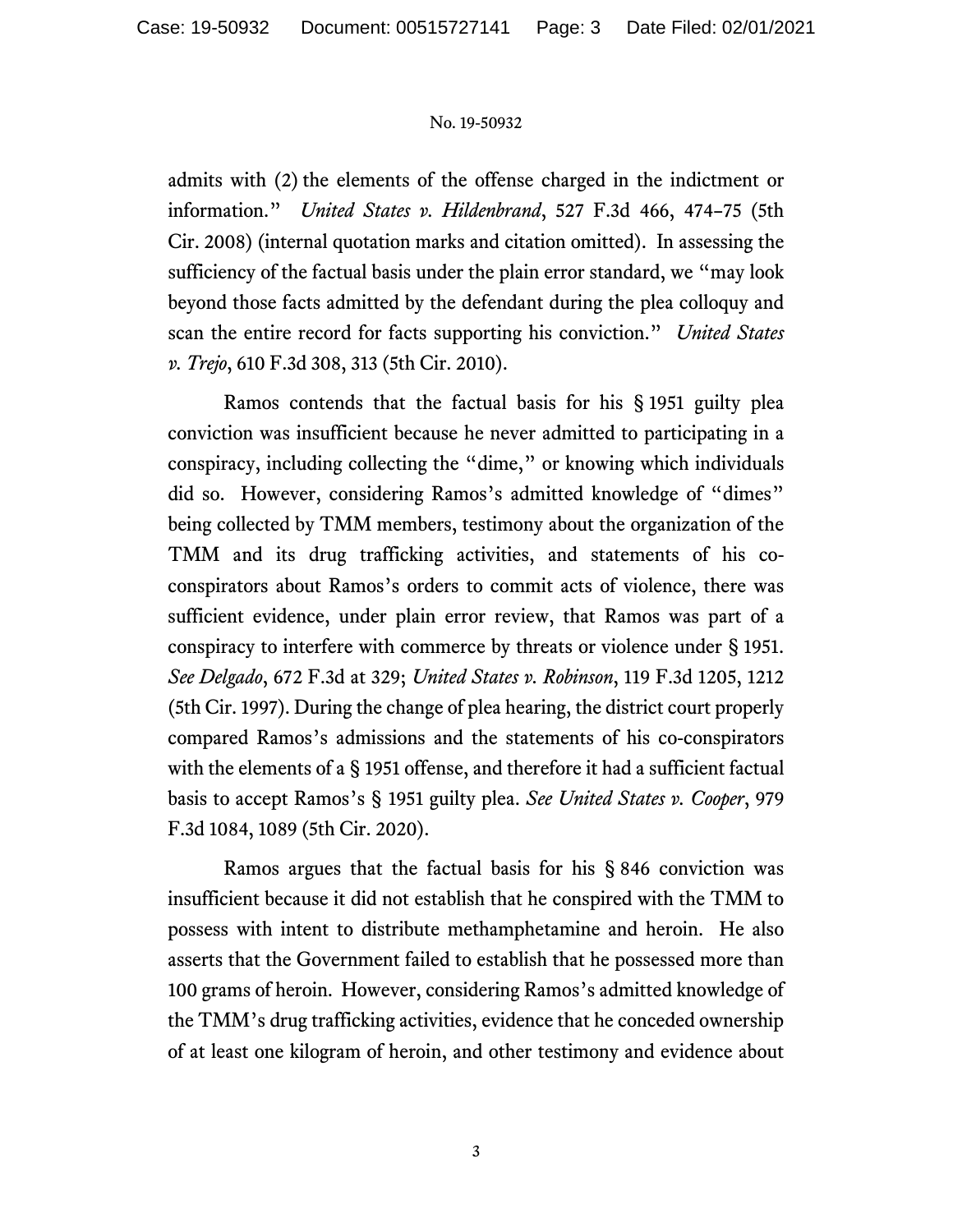the organization of the TMM and its drug trafficking activities, there was sufficient evidence under plain error review that Ramos was part of a conspiracy to possess with intent to distribute methamphetamine and heroin under § 846. *See United States v. Nieto*, 721 F.3d 357, 367 (5th Cir. 2013); *Delgado*, 672 F.3d at 329. Furthermore, during the change of plea hearing, the district court fulfilled its duty by comparing Ramos's admissions and other evidence against him to the elements of a § 846 offense. *See Cooper*, 979 F.3d at 1089.

Ramos contends that the factual basis for his guilty plea to the § 922(g)(1) firearm charge was insufficient because the Government failed to prove that the firearm was operable. However, the Government was not required to present evidence that the firearm was operable because the gun need not be operable as long as it was designed to expel a projectile. *See United States v. Ruiz*, 986 F.2d 905, 910 (5th Cir. 1993). Moreover, although at rearraignment, Ramos might have expressed doubt about the functionality of the firearm, he clarified that he had never tried to fire it. In light of those statements and testimony by an FBI agent that the firearm had a loaded receiver, there was sufficient evidence that Ramos committed a  $\S 922(g)(1)$ offense. It thus was not clear or obvious error for the district court to find a sufficient factual basis for Ramos's guilty plea to the offense. *See United States v. Broadnax*, 601 F.3d 336, 341 (5th Cir. 2010); *Delgado*, 672 F.3d at 329. Also, the district court adequately compared the elements of a §  $922(g)(1)$  offense with Ramos's admissions and the evidence against him during the change of plea hearing. *See Cooper*, 979 F.3d at 1089.

Ramos also contends that the district court erroneously relied on hearsay testimony at sentencing. Ramos correctly concedes, however, that we have held that a defendant's confrontation right does not extend to sentencing proceedings, and he acknowledges that his contention is